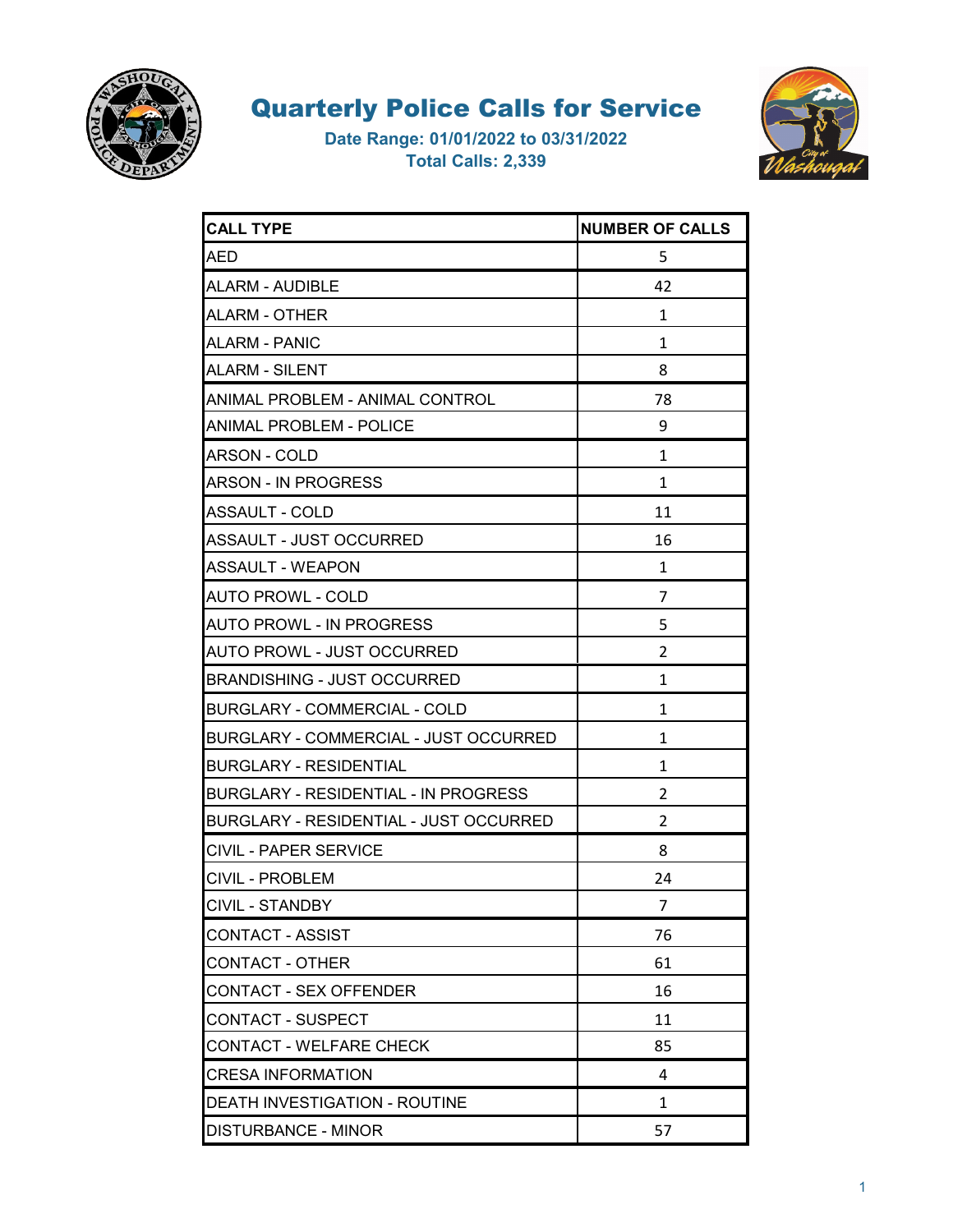



| DISTURBANCE - PHYSICAL                  | 13             |
|-----------------------------------------|----------------|
| DISTURBANCE - WEAPONS                   | 1              |
| <b>FIELD CONTACT</b>                    | 40             |
| <b>FOLLOW UP</b>                        | 167            |
| FRAUD - COLD                            | 19             |
| <b>FRAUD - IN PROGRESS</b>              | 1              |
| <b>HARASSMENT - COLD</b>                | 12             |
| <b>HARASSMENT - IN PROGRESS</b>         | 2              |
| <b>HARASSMENT - JUST OCCURRED</b>       | 4              |
| <b>HARASSMENT - PHONE</b>               | 6              |
| <b>HAZARDOUS CONDITION</b>              | 8              |
| <b>IMPOUND OF VEHICLE</b>               | 3              |
| <b>INCOMPLETE CALL</b>                  | 19             |
| <b>JUVENILE - ABUSE</b>                 | 2              |
| <b>JUVENILE - COLD</b>                  | 6              |
| <b>JUVENILE - IN PROGRESS</b>           | 17             |
| <b>JUVENILE - JUST OCCURRED</b>         | 5              |
| <b>MALICIOUS MISCHIEF - COLD</b>        | 14             |
| <b>MALICIOUS MISCHIEF - IN PROGRESS</b> | 4              |
| MALICIOUS MISCHIEF - JUST OCCURRED      | 6              |
| <b>MENTALLY ILL SUBJECT</b>             | 27             |
| IMESSAGE                                | 46             |
| <b>MISCELLANEOUS</b>                    | 19             |
| <b>MISSING PERSON - ADULT</b>           | 3              |
| MISSING PERSON - CHILD                  | 1              |
| MISSING PERSON - ENDANGERED             | 1              |
| <b>MISSING PERSON - FOUND</b>           | 5              |
| MISSING PERSON - JUVENILE               | 16             |
| <b>MISSING PERSON - PICK UP</b>         | $\overline{2}$ |
| <b>NEIGHBOR PROBLEM</b>                 | 11             |
| NOISE COMPLAINT - COMPLAINT             | 15             |
| <b>NOISE COMPLAINT - FIREWORKS</b>      | 2              |
| <b>NOISE COMPLAINT - MUSIC</b>          | 10             |
|                                         |                |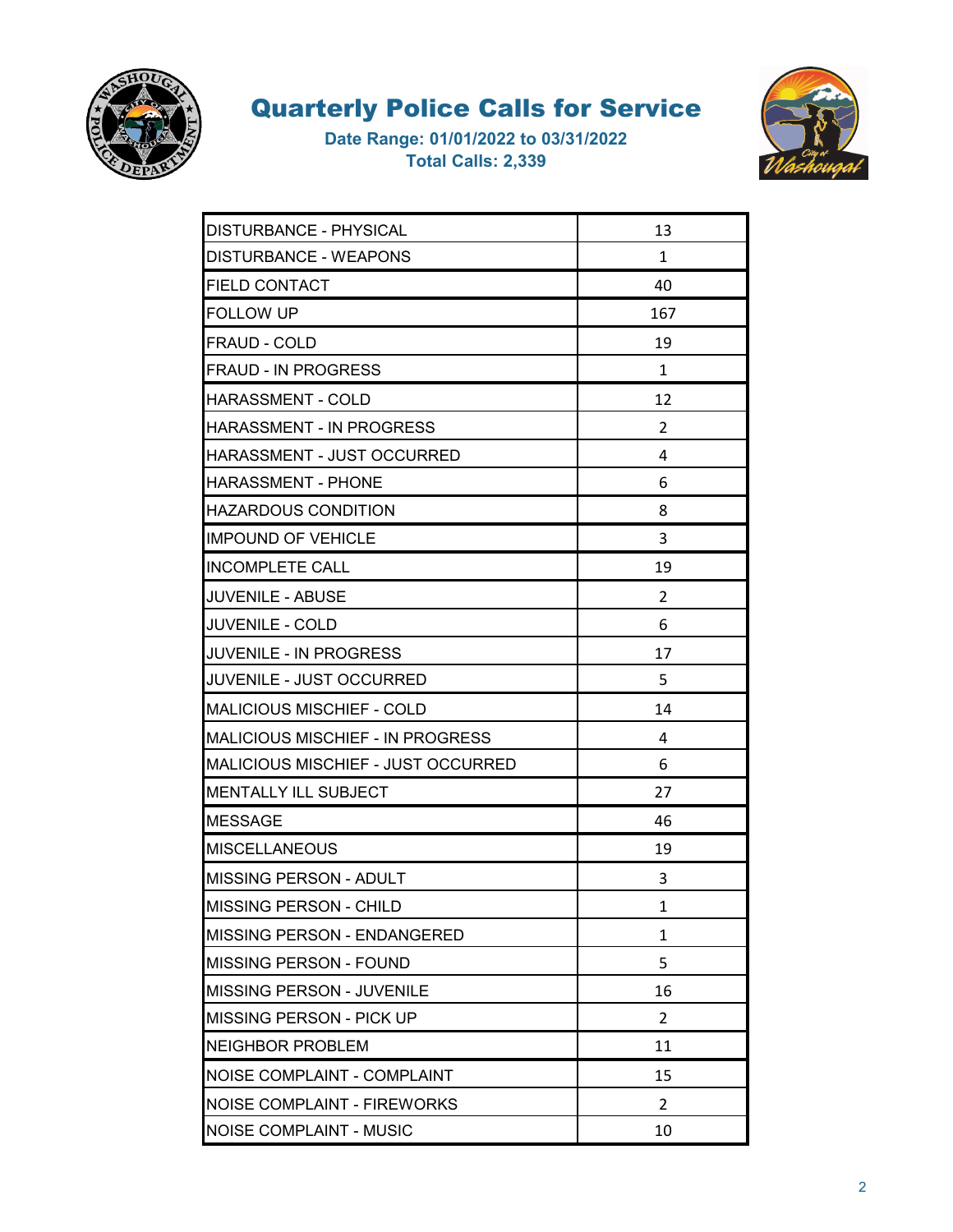



| NOISE COMPLAINT - PARTY                | 2              |
|----------------------------------------|----------------|
| <b>OVERDOSE</b>                        | 2              |
| PATROL EMPHASIS                        | 24             |
| <b>PATROL INFO</b>                     | 11             |
| POLICE - OTHER - ASSIST EMS            | 18             |
| POLICE - OTHER - ASSIST FIRE           | 4              |
| POLICE - OTHER - COVER                 | 2              |
| POLICE - OTHER - MEET                  | 1              |
| POLICE - OTHER - OTHER                 | 12             |
| <b>PREMISE CHECK</b>                   | 124            |
| IPREMISE CHECK - HOMELESS CAMP         | 8              |
| <b>PROPERTY - DUMPING/LITTERING</b>    | 3              |
| <b>PROPERTY - FOUND</b>                | 8              |
| <b>PROWLER - IN PROGRESS</b>           | 4              |
| <b>PROWLER - JUST OCCURRED</b>         | 6              |
| RECKLESS ENDANGERMENT - JUST OCCURRED  | 2              |
| RESTRAINING ORDER - COLD               | 9              |
| RESTRAINING ORDER - IN PROGRESS        | 1              |
| RESTRAINING ORDER - JUST OCCURRED      | 2              |
| ROBBERY - STRONG ARMED - JUST OCCURRED | 2              |
| SEX CRIME - EXPOSURE - IN PROGRESS     | 1              |
| <b>SEX CRIME - OTHER</b>               | 5              |
| SEX CRIME - RAPE - COLD                | 1              |
| SEX CRIME - RAPE - JUST OCCURRED       | 1              |
| SHOOTING - HEARD                       | 10             |
| SUICIDAL SUBJECT - IN PROGRESS         | 1              |
| SUICIDAL SUBJECT - JUST OCCURRED       | $\mathbf{1}$   |
| SUICIDAL SUBJECT - REFERRED            | 3              |
| SUICIDAL SUBJECT - THREATS             | 18             |
| <b>SUSPICIOUS - AUTO</b>               | 115            |
| <b>SUSPICIOUS - CIRCUMSTANCES</b>      | 58             |
| <b>SUSPICIOUS - NOISES</b>             | $\overline{7}$ |
| <b>SUSPICIOUS - PERSON</b>             | 68             |